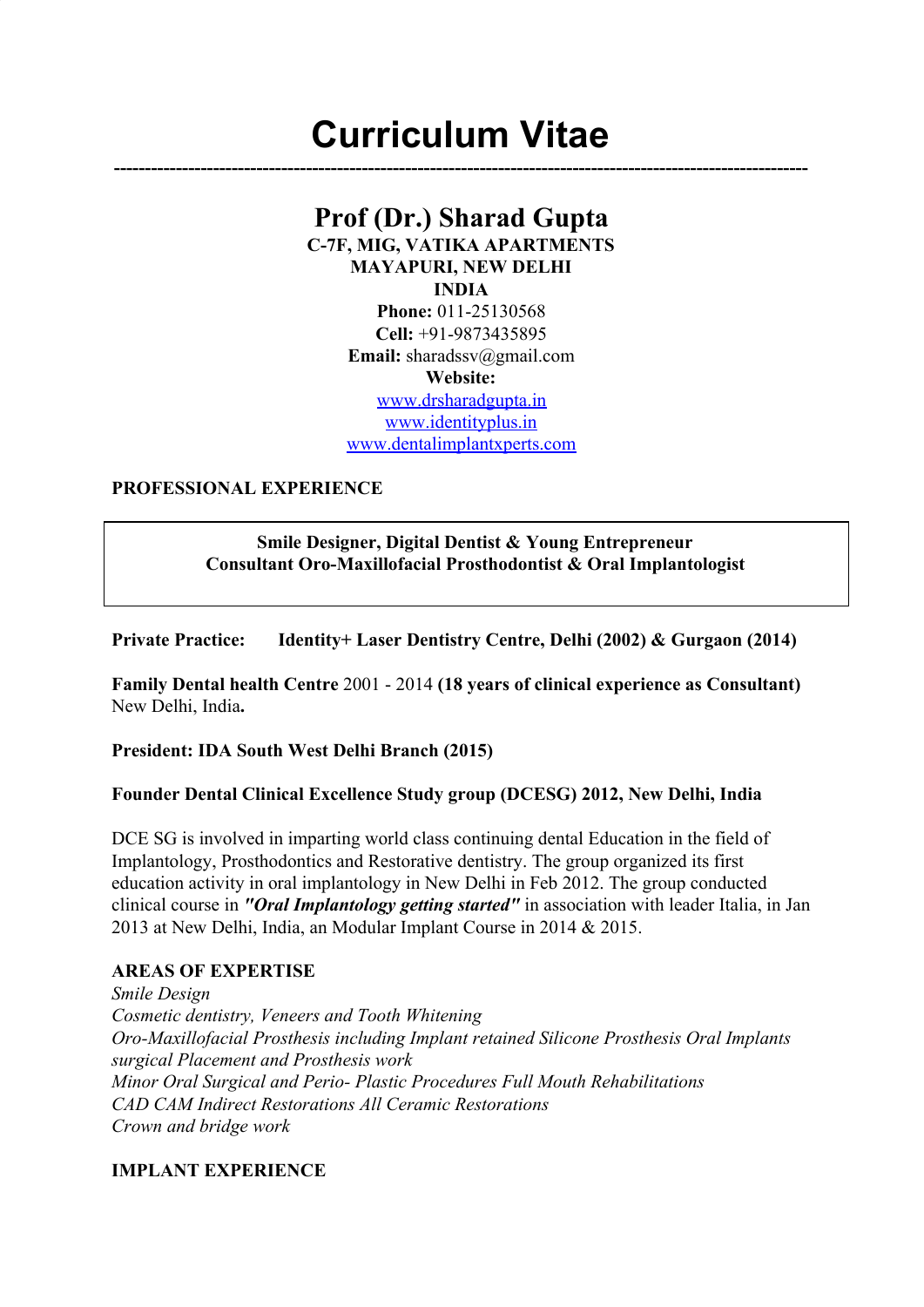One Year Certificate Programme In Implant Dentistry DGI (German Association of Oral Implantologist) "Curriculum Implantology" by STEINBEIS University, Germany held at Mumbai,India in 2011.

Completed Successfully "Prosthodontic Mini Residency" by Saj Jivraj organised by Nobel Biocare and Anacapa Institute, USA on 24th-25th July, 2015 at New Delhi, India.

## **PIEZOSURGERY TRAINING**

Completed international conference on **New Piezo electric Techniques** by Dr Domenico Baldi at Colombo, SriLanka from 10<sup>th</sup>-12<sup>th</sup> march 2017 organized by Skanray and Mectron

## **DIGITAL SMILE DESIGN FELLOWSHIP**

Completed 3 days hands-on Course in **Digital smile Designing** held on Aug 2017, Delhi India by **Dr Edurado De La Torre, Spain**

#### **Academic Counselor/ Faculty Implantology**

2010-2013 Oral Implantology, (PGCOI- Post Graduate Certificate Oral Implantology) Dental Council of India approved, IGNOU University Programme New-Delhi,INDIA

#### **Faculty Implantology**

2013-2014 Implantology Course- Centre of Implantology (COI, I.T.S - CDSR)

## **Program Incharge**

 Feb2015- 30.11.2015 Implantology Course- Centre of Implantology (COI, I.T.S - CDSR)

## **EDUCATION/ ACADEMIC QUALIFICATIONS**

#### **A. Professional Qualifications:**

#### **M.D.S- Prosthodontic** (May 2001)

Govt. Dental College & Hospital, Mumbai, Affiliated to Mumbai University, Mumbai, India.

 **B.D.S** ( October 1995) Goa Dental College & Hospital, Goa, Affiliated to Goa University, Goa, India.

#### **B. School Qualifications:**

 **All India Senior Secondary Certificate Examination** (1990) Saint Marks Senior Secondary Public School, Janakpuri, New Delhi, India. **All India Secondary School Examination** (1988) Saint Marks Senior Secondary Public School, Janakpuri, New Delhi,India.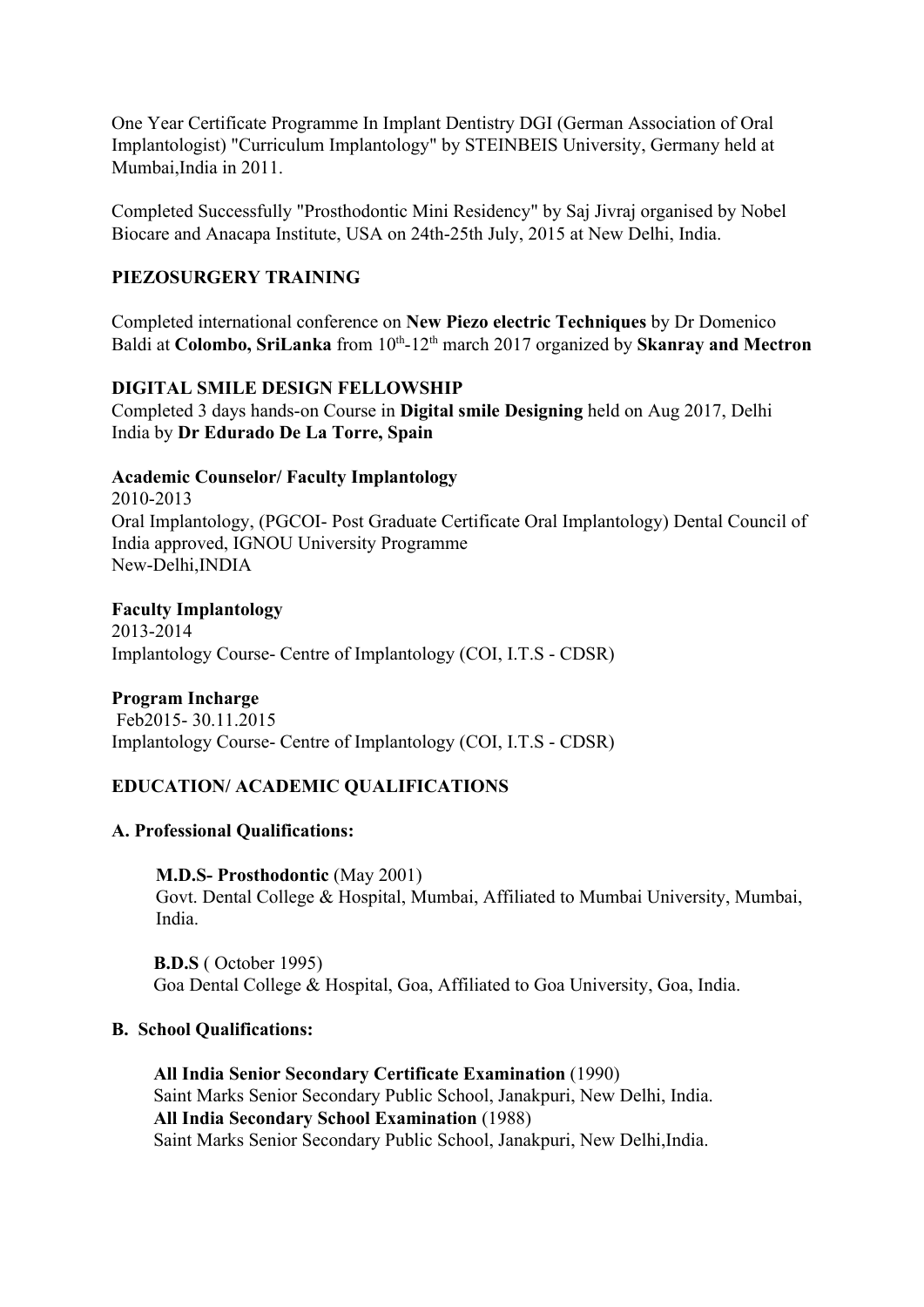## *ACADEMIC EXPERIENCE: 14+ years of Teaching experience in Prosthetic dentistry, Dental Materials and Oral Implantology*

#### **Professor**

20th June, 2015 to 30.11.205 Department of Prosthodontics I.T.S-CDSR Murad Nagar, UP, INDIA

#### **Professor & Head**

7th February 2015- 19th June, 2015 Department of Prosthodontics I.T.S-CDSR Murad Nagar, UP, INDIA

#### **Professor**

2nd July 2009- 6th February, 2015 Department of Prosthodontics I.T.S-CDSR Murad Nagar, UP, INDIA

#### **Associate Professor**

2nd July 2007-1st July 2009 Department of Prosthodontics IDST, Modinagar, UP INDIA

#### **Reader**

2nd Jan 2006- 1st July 2007 Department of Prosthodontics IDST, Modinagar, UP INDIA

#### **Reader**

19th Feb 2005- 31st Dec 2005 Department of Prosthodontics HIDS, Paonta Sahib, Himachal, INDIA

#### **Reader**

2nd July 2004 - 18th Feb 2005 Department of Prosthodontics Guru Nanak Dev Dental College & Research Institute Sunam, Punjab, INDIA

#### **Senior Lecturer**

1st July 2001-1st July 2004 Department of Prosthodontics Guru Nanak Dev Dental College & Research Institute Sunam, Punjab, INDIA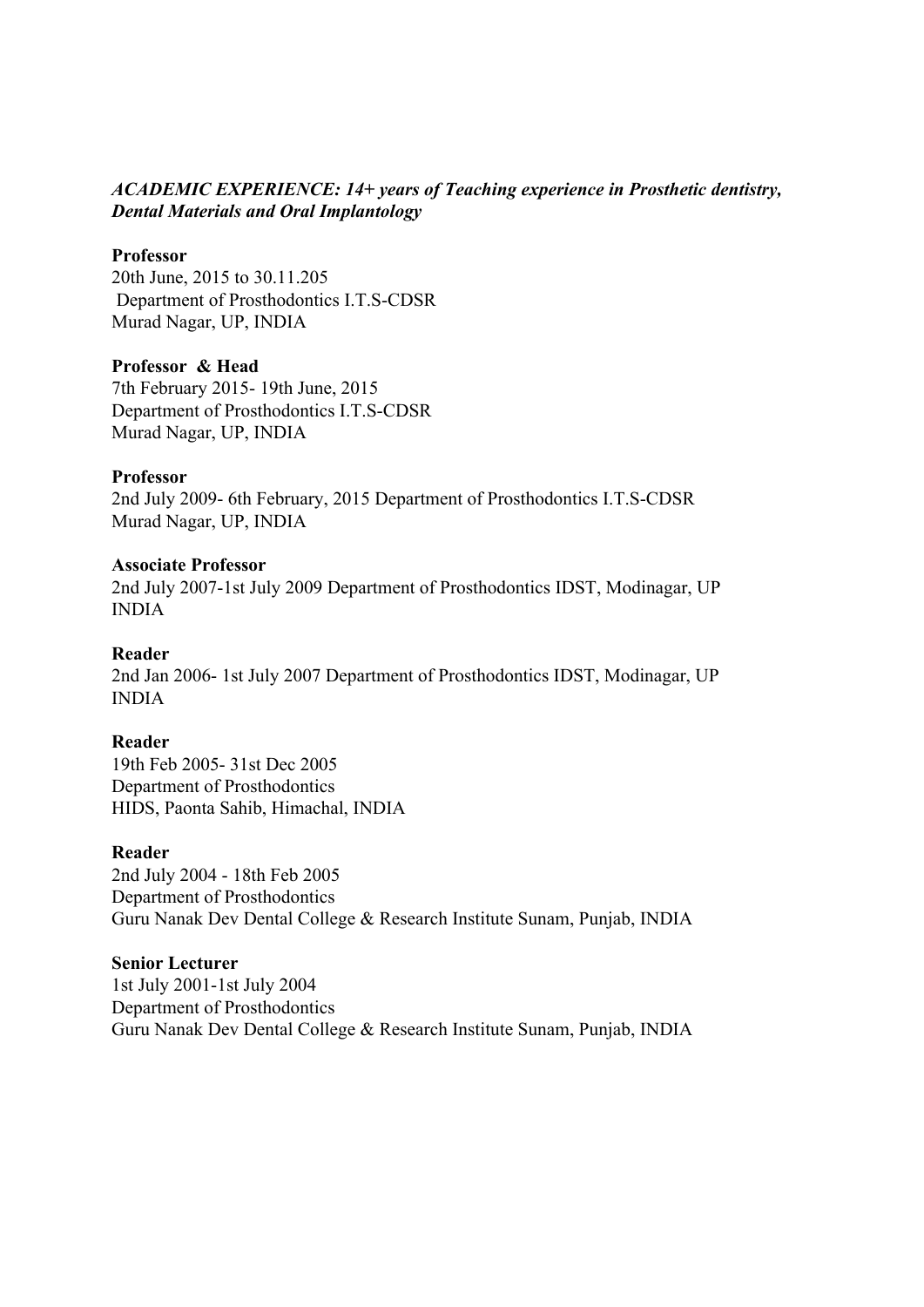## **SCIENTIFIC ACHIEVEMENT**

#### **CONFERENCES ATTENDED**

- 1. 26th I.P.S. Conference Bangalore, November 1998.
- 2. 27th I.P.S. Conference Chennai, December 1999.
- 3. 4th World Zoroastrian Dental Congress, Mumbai, 2000.
- 4. VIII National Conference of ISOI, October 2000.
- 5. 1st Postgraduate convention of prosthetic dentistry, Aurangabad, Jan 2001.
- 6. 1st Quintessence International Dental Conference, Mumbai, Sept 2002.
- 7. 31st J.P.S & World Congress on Prosthodontics, New Delhi, Nov 2003.
- 8. F.D.I. Annual World Dental Congress, NEW DELHI, Sept 2004.
- 9. 44th IPS DC Conference, Amritsar, Punjab, India, Dec 2004.
- 10.13th ISOI Conference, New Delhi India NOV 2006.
- 11. 35th I.P.S Conference, New Delhi, India, Sep 2007.
- 12.11th ICOI & ISOI International Congress, Mumbai, Nov 2007.
- 13. 36th IPS Conference, Bangalore, Nov 2007.
- 14. 11th Postgraduate Convention of prosthetic dentistry, New-Delhi, Feb 2009.
- 15. 37th IPS Conference,Thrisur, Kerala, India, Nov 2009.
- 16. 31st ISPPD Conference, ITS-CDSR, Muradnagar, Ghaziabad, UP, India, Nov 2009.
- 17. 38th IPS Conference, Indore, 12th-14th Nov, 2010.

18. 8th World Congress on Oral Implantology and AAID Global Conference, Delhi, 20-22nd November 2010

19. 13th IPSPG Convention, Lucknow, 24th-26th June, 2011.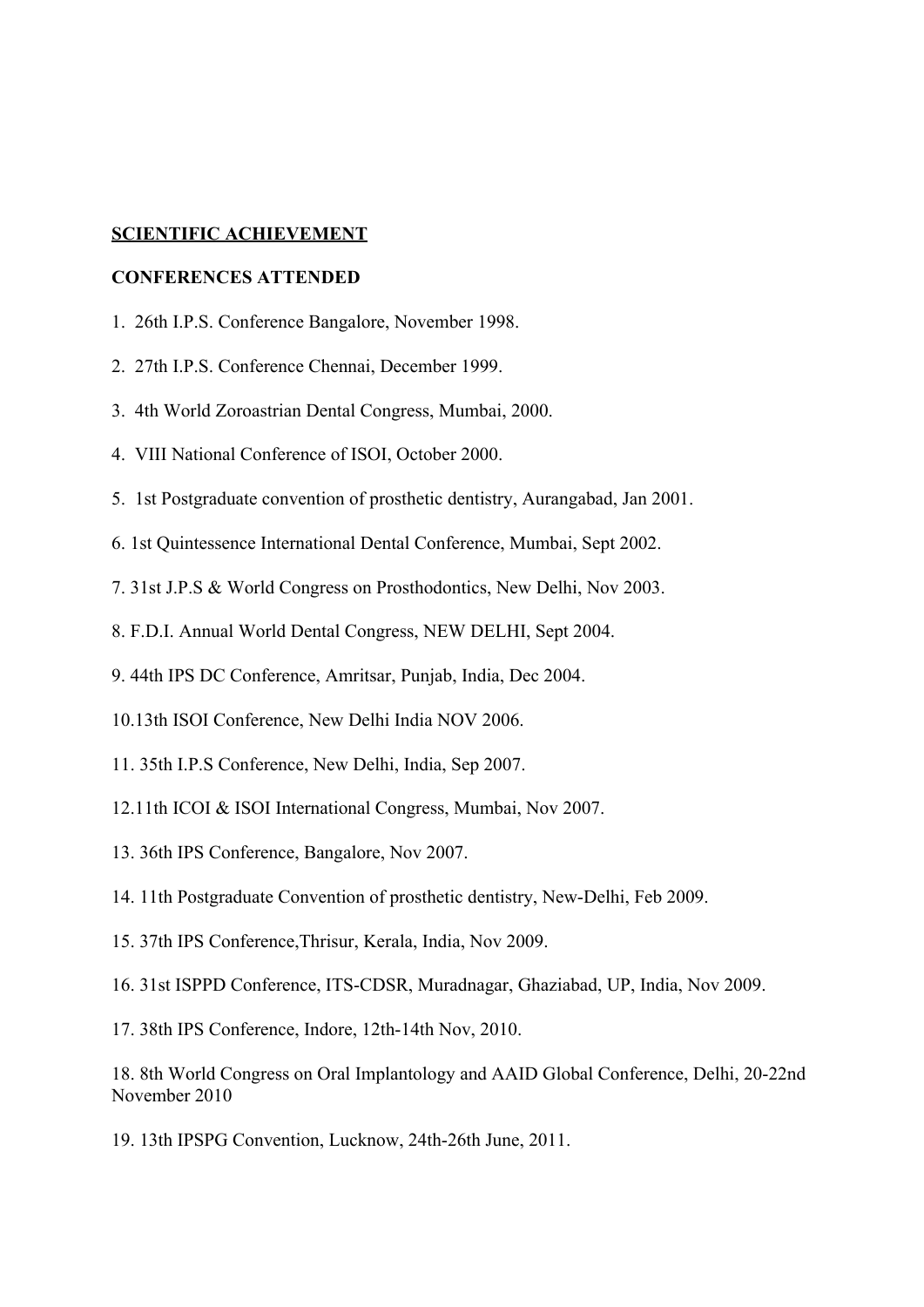20. 12th indo clefton at Bangalore,27-28th January, 2012.

21. 10th Forensic Odontology Conference at I.T.S.-CDSR, Murad Nagar, UP, 8th-10th Sept, 2012.

22. 40th Annual National IPS & 8th Binenial Conference at Chennai from 6th- 9th Dec., 2012.

23. 13th Indo clefton at Nagpur, on 17-19th January, 2013.

24. 12th ISPPG convention at ITS Dental College, Greater Noida from 1st-3rd March, 2013

25. 10th ISPPD PG Convention at Siri fort Auditorium, New Delhi from 13th-16th March, 2013.

26. 15th IPS PG Convention 2013 at I.T.S- CDSR, Murad Nagar from 14th-16th June, 2013.

27. 41st Indian Prosthodontic Society National Conference, Ahmedabad, Gujarat from 13th-17th November 2013.

28. Indian Dental Student Conference-2013 at I.T.S-CDSR, Murad Nagar from 23rd-24th November, 2013.

29. International Conference of Dental Specialities at I.T.S-CDSR, Murad Nagar from 9th-10th May, 2014.

30. Attended 3rd ICOI South Asia Implant Symposium held at Hydrabad in July2014.

31. Attended the Annual FDI Conference 2014 held at Greater Noida from 11th -14th Sept 2014.

32. 42nd Indian Prosthodontic Society National Conference, Chandigarh from 6th-9th November 2014.

33. Attended **17th IPS PG Convention Nagpur**, organized by VSPM Dental College from 10th - 12th July 2015.

34. Attended Two days Conference on "**Unlimited Anaplastology**" on 1st-2nd August 2015, by Keith Thomas Organized by Enhance Head and Neck Rehabilitation at Pune.

35. Attended **28th ISDR Conference** at I.T.S- CDSR, Murad Nagar, Ghaziabad from 20th-22nd November 2015.

36. Attended 43<sup>rd</sup> IPS annual national conference held at Hyderabad 4<sup>th</sup> -6<sup>th</sup> December 2015

37**.** Attended **69th IDC, Delhi from 19-21st Feb 2016, Delhi**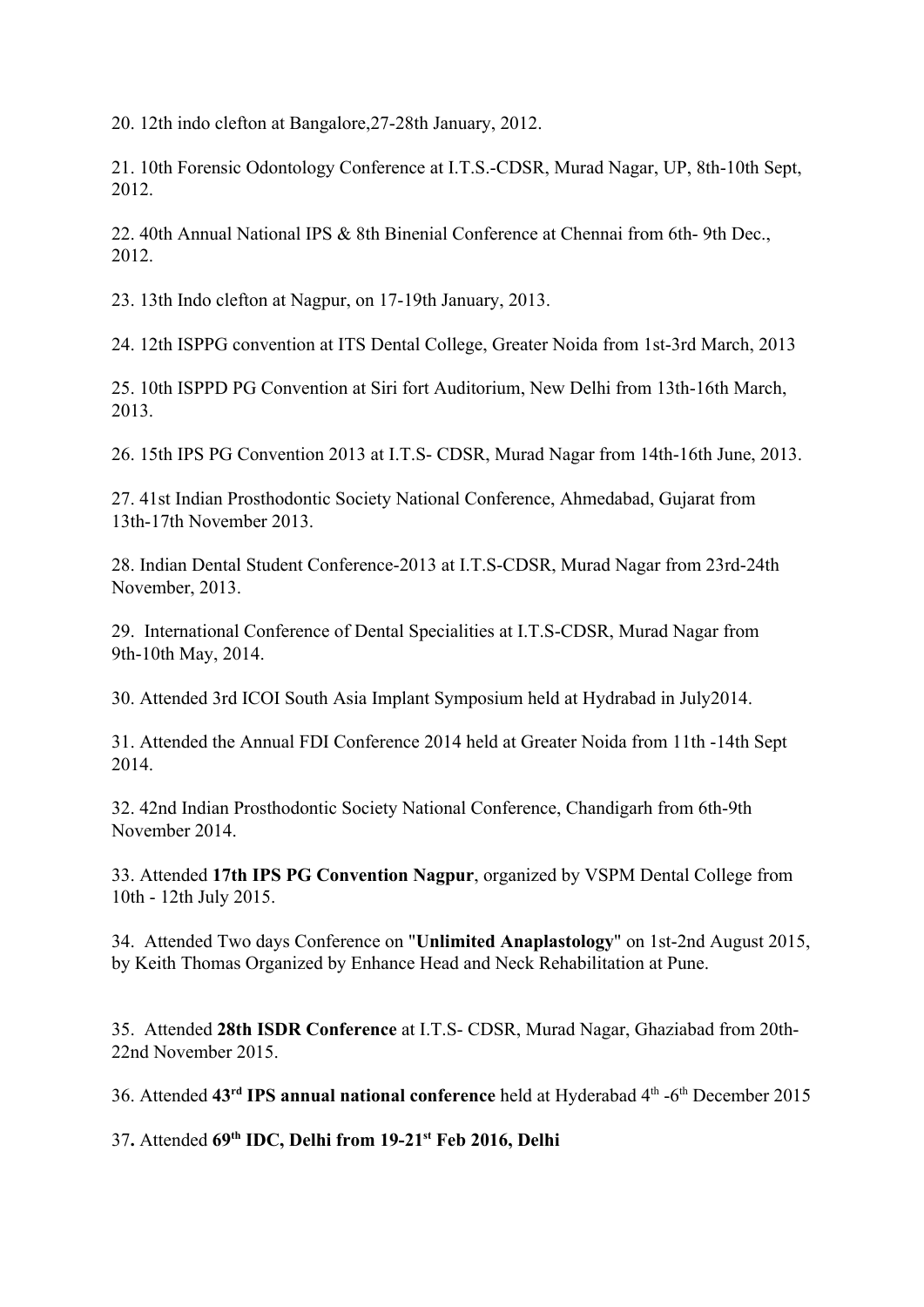## **38.** Attended **10th world congress for oral implantology and AAID GLOBAL CONFERENCE 2016 11-13TH NOV 2016, NEW DELHI**

- **39.** Attended **WCUPS 2017 from 28th -29th jan 2017 held at New Delhi**
- **40.** Attended **IDA NORTH DELHI BRANCH CONFERENCE 15TH -17TH SEP 2017, DELHI**
- **41. Attended 5th Global AAID CONFERENCE 2019 & 1ST** ASIAN HARD AND SOFT TISSUE SYMPOSIUM HELD AT DELHI 1-3RD MARCH 2019
- 42. Attended IDA SOUTHWEST DELHI CDE on **Tips and tricks for successful pediatric case management and conscious sedation** at IHC, Delhi 27.03.2016

## **WORKSHOP ATTENDED**

## 1. **Indian Prosthodontic Society Post Graduate Workshop Feb. 2001: Complete Denture update 2000.**

## 2. **31st I.P.S, NOV 2003**

Intensive Certificate Course with Surgical & Prosthetic Hands- On the Endopore Implant System, EZ Implant System, Bio-Gide + Bio-Oss Biomaterials. **"The practical approach to implant dentistry & bone regeneration".**

3. Participated in "**why and how to integrate Dental implants in to everyday dental practice**" course-by Ira Schecter. Organized by Nobel Biocare, Delhi, June 10th 2007.

## 4. **Course on Clinical & Surgical Periodontic**s

Conducted by The Chicago Centre for Advanced Dentistry. At Dr. Chug's Centre, New Delhi, August 2007.

5. Attended one day lecture, Demonstration and live surgery on "**Simplified approach to Implantology**. Organized by IDA North Delhi Branch. Jaipur Golden Hospital, New Delhi 5th Nov. 2006.

6. Attended workshop on "**Advanced Implantology and new concepts in Bone and soft tissue manipulation**". Organized by life care academy of continuing education (LACE) in affiliation with ICOI (USA)-29th Nov 2007.

7. Attended symposium on"**Comprehensive oral rehabilitation strategies- AP.E.P. TALK** 22nd March 2009, CDER, AIIMS, New Delhi.Organized by SGT College, Gurgaon, U.D.M School of Dentistry, Michigan (USA)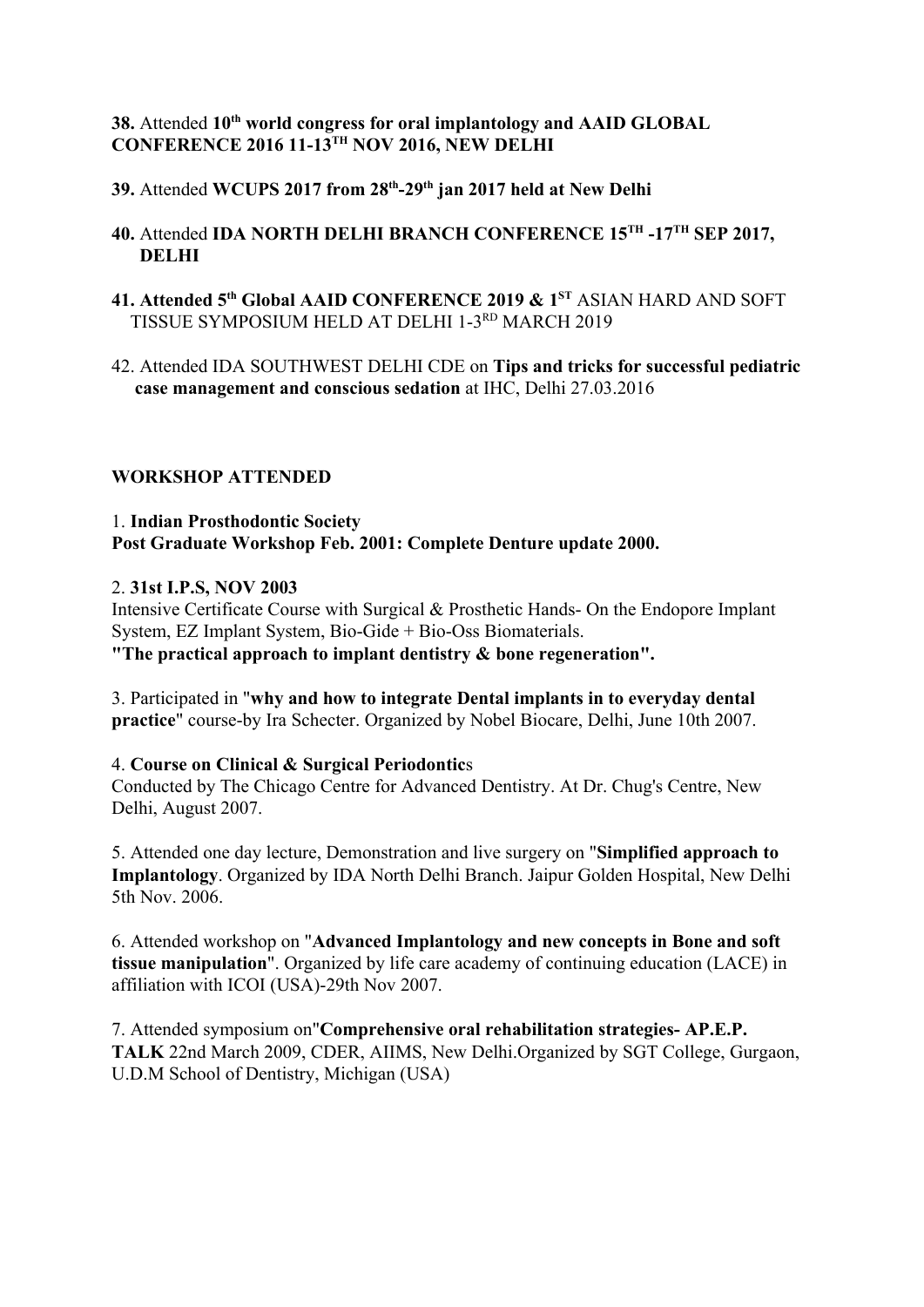8. Attended one day programme on "Shape the **future with Implantology using Ankylos Implant System**". 22nd May, 2009 at Delhi. Organized by Dentsply, Friadent.

9. Attended one day Pre-Conference "**Course on Advances and Innovations in Implant Dentistry**", Delhi, 18-19th November 2010.

10. **National Seminar on Health**, Symbiosis Lavala International University, Pune, 6th-7th May 2011.

11. Attended a CDE programme titled "**Novel Periodontics… Unraveling the future**" at l.T.S-CDSR on 27th August,2011.

12. Attended a CDE programme titled "**Endodontics Today**"in collaboration with. The International College of Dentists, at l.T.S-CDSR on 23rd September 2011.

13. Attended workshop on"**Auricular Prosthesis**" in Nov.2011, conducted by IMPT, UK at M.A. Rangoonwala Dental College, Pune.

14. Attended workshop on "**Ocular, Orbital and Nasal Prosthesis**" on 6-8th March 2012, conducted by IMPTUK at M.A. Rangoonwala, Dental College, Pune.

15. Attended the symposium cum workshop on '**Pharma covigilance and Basic Life Support**' by Dr. Anju Singh and Dr. HMS Rehan held at ITS-CDSR, Muradnagar on 29th May, 2012.

16. Attended Workshop on "**ADVANCE DCBCT**" on 8th July 2012 conducted by Dr. Sharad Sahai in Ghaziabad.

17. Attended 10th National Conference of Indian Association of Forensic Odontology "**Molecular Insights into Forensic Odontology**" on 7th-9th September 2012.

18. Attended One day lecture on 20th Nov 2012 on "**21st Century Dentures and Implant Over Dentures**" at MAIDS, New Delhi by Dr. Joseph Massad and Dr. Charles Good acre.

19. Attended Certified hands on course on "**Zygomatic Implants -Surgical and Prosthetic Concepts**'', conducted by Nobel Biocareat I.T.S-CDSR and AOMSI, India Delhi NCR Chapter on 11th-12th August, 2013.

20. Conducted workshop on "**Management of Cleft Lip and Palate**" on 8th Feb,2014 at M.A. Rangoonwala College of Dental Sciences & Research Centre, Pune.

21. Attended CDE Programme "**A Stitch in Time Saves Nine - Understanding & Preventing Failures in Endodontics & Communication with Patients** "organised by IDA South West Delhi on 30th March 2014.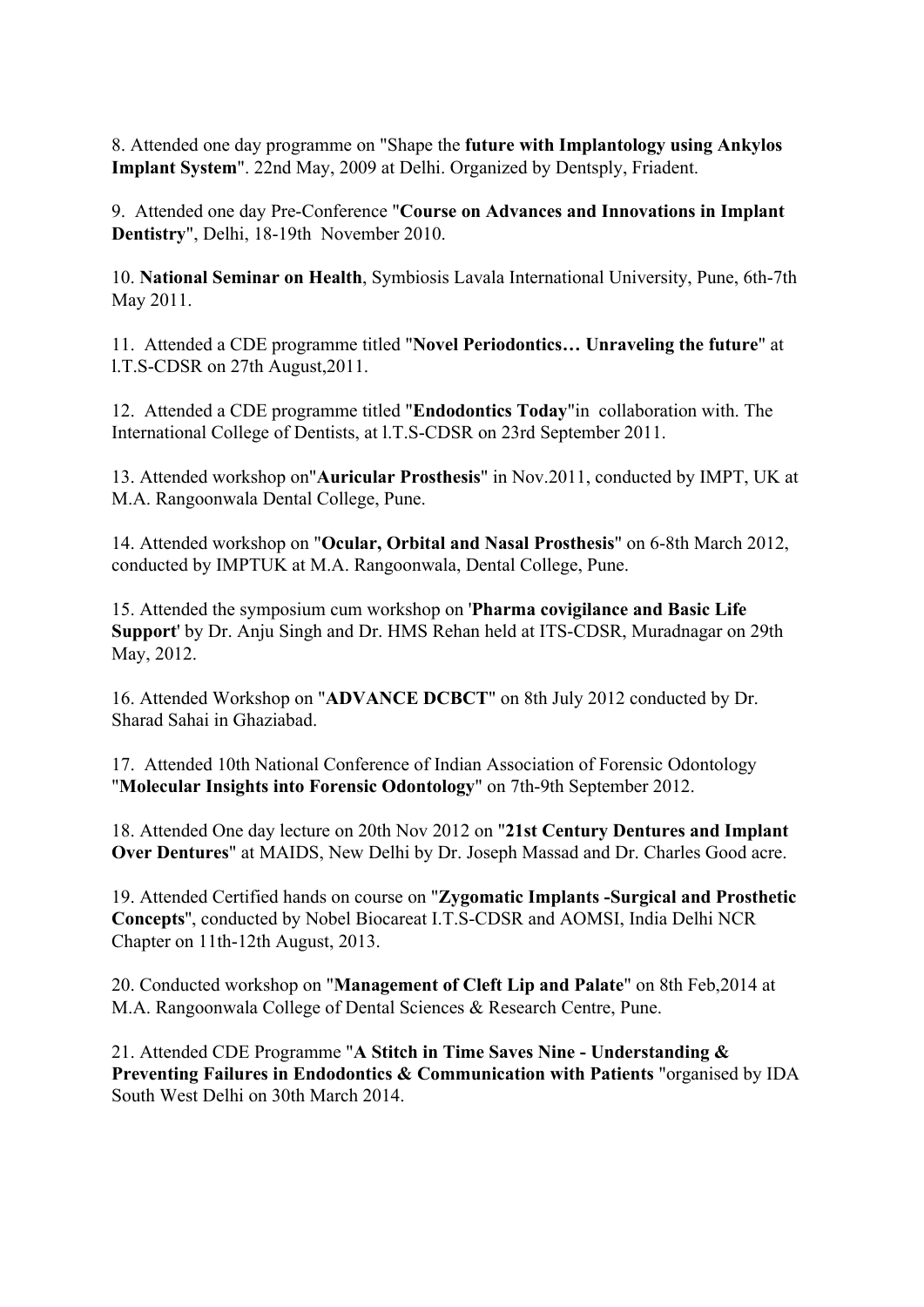22. Attended a Comprehensive Lecture on "**Adjunctive Techniques for Oral Cancer Enumeration & lesion diagnosis\***" by Dr. Achint Garg - 19th April 2014 at Saint Parmanand Hospital, Delhi.

23. Attended a Comprehensive Lecture on "**Latest Trends in Laser Dentistr**y" organised by IDA Delhi State Branch & IDA South West Delhi Branch on 15th June 2014.

24. Attended a Lecture and Hands on on "**Minimmaly Invasive Endodontics With Saf System**" organised by IDA Delhi State Branch & IDA South West Delhi Branch on 13th July 2014.

25. Attended a Lecture on **Stress Free Life For Medical Professionals** organised by IDA Delhi State Branch & IDA South West Delhi Branch on 30th November 2014.

26. Attended a Lecture and Hands on "**Restylane- Beauty Enhancement Training**" organised by IDA Delhi State Branch & IDA South West Delhi Branchon 14th December 2014.

27. Attended a Lecture on- **Futuristic Aesthetics** organised by IDA Delhi State Branch & IDA South West Delhi Branch on 21st December 2014.

28. Attended a Lecture on- **Full Mouth Rehabilitation** organised' by IDA Delhi State Branch

& IDA South West Delhi Branch on 29th March 2015.

29. Attended a Lecture on- **Clinical Practice To Entrepreneurship** organised by IDA Delhi State Branch & IDA South West Delhi Branch on 24th May 2015.

- 30. Attended **Child management in Dentistry** on 06.09.2015 held at IHC, New Delhi by IDA southwest Delhi branch
- 31. Attended CDE on Value in healthcare: A spiritual Approach organized by IDA SOUTHWEST DELHI BRANCH 18.12.2016

## 32. **Completed The Business PACE PROGRAM a 3 day workshop on 23rd july 2017 Delhi**

33. Completed Hands on Course Advanced Hard & Soft Tissue augmentation using Piezoelectric Bone surgery, Autologous Concentrates growth factors and sticky Bone on 27th jan 207

## **PAPERS PRESENTED/ INVITED GUEST SPEAKER**

1. **Esthetic Removable Partial Denture**- a step towards achieving realism. Paper presented at 26th l.P.S. Conference, Bangalore, November 1998.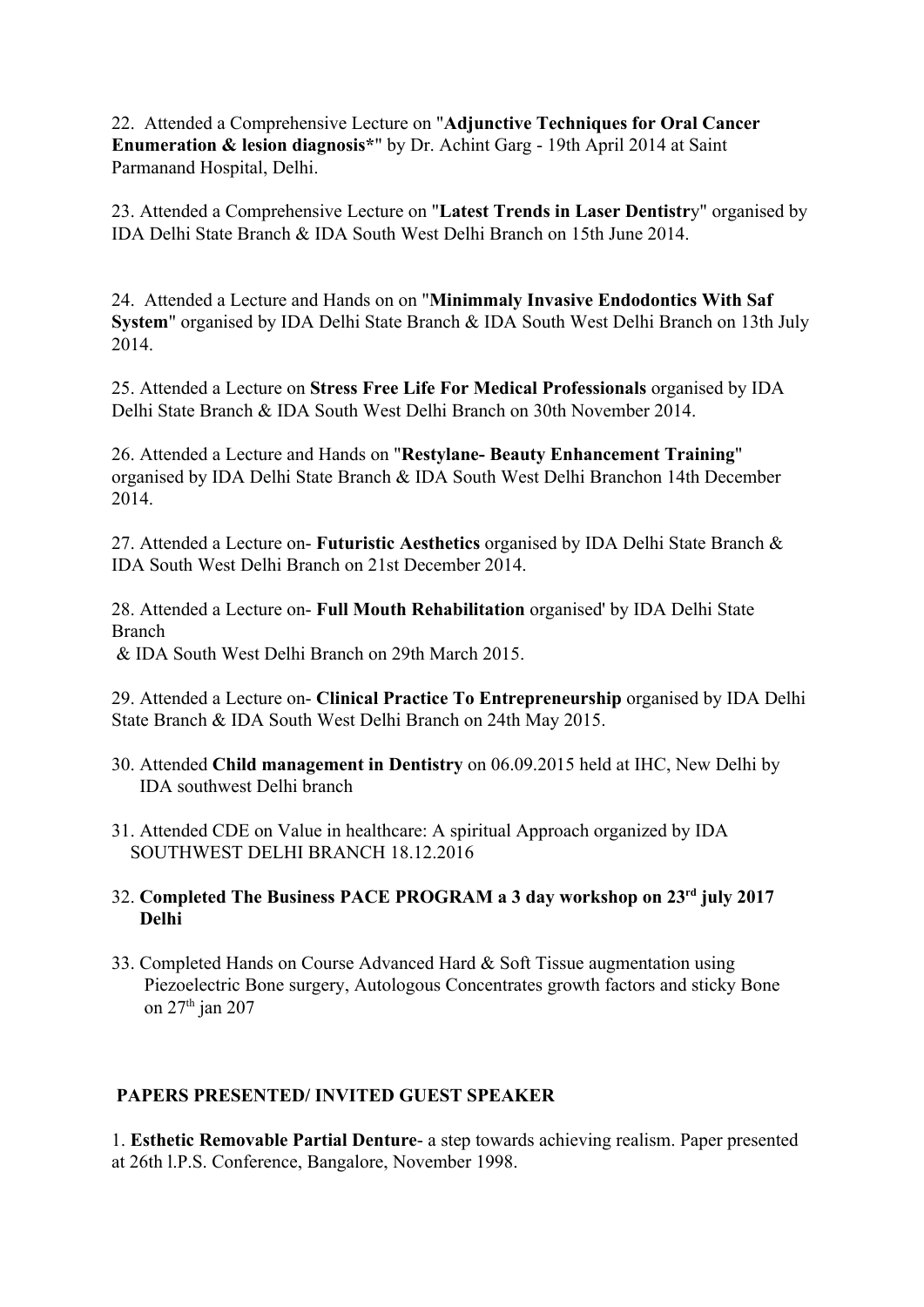2. **Rehabilitating Maxillo facial Defects- from darkness to light.** Paper presented at 27th l.P.S. Conference, Chennai, December 1999.

3. "**A comparative Radiographic & Metallographic Evaluation Of The Effect Of Remelting Various Combinations Of New & Remelted Co- Cr Alloy On The Occurrence Of Internal Defects In Cast Partial Denture Frameworks, Mechanical Properties & its Microstructure**". Paper presented at 31st ISP & WCP CONFERENCE, New-Delhi, November 2003.

4. "**POSTS: Pillars of strength, support and hope for the pulp less**". Paper presented at Punjab state IDA conference at Amritsar Dec 2004.

5. "**Current trends in management of Palatal defects**". Paper presented at 11th Post Graduate Conventionat MAIDS, Feb New- Delhi 09.

6. **Invited speaker by IDA Rewari Branch**. Delivered lecture on Post and Core. At 1st Scientific session of IDA- Rewari branch, Haryana on 18th January 2009.

7. Conducted a Dental Talk on "**Dental Health Care For Elderly**" on 5th April 2009 at the GBM meeting of Railway Pensioner's Welfare Association Meeting at Vikas Puri ,New Delhi.

8. Rehabilitating Cleido cranial Dystosis - "**A Unique Prosthodontic Opportunity**". Paper presented at 37th IPS Conference, Thrissur, Kerala, India

9. Invited guest speaker by IDA Malabar Branch,Calicut for CDE lecture on "**Essentials of fixed prosthodontics**" on 2th Feb 2010.

10. Invited guest speaker by IDA Malabar Branch, Kannur, Kerala for CDE lecture on "**Essentials of fixed prosthodontics**" on 28th Feb 2010.

11. Invited guest speaker by IDA Kapurthala branch Punjab, for one day CDE workshop and lecture on "**Rehabilitation of endodontically treated teeth**" and "**Trouble shooting in fixed prosthodontics**".

12. Invited guest speaker by GOA Prosthodontic group, Dept of prosthodontics, GDC, GOA on "**The Righteous approach to the management of maxillary defect**, on 4th September 2010.

13. Invited as Guest Speaker on **Fixed Prosthodontics** by IDA Punjab Ferozepur on 12th June, 2011.

14. Invited as Guest Speaker in **1st PROSTHOPGC ON- 201**1, held at Chandigarh 19- 20th Nov., 2011 by Swami Devi Dyal Hospital & Dental College, Barwala, Panchkula. Topic-Balanced Occlusion in Complete Dentures.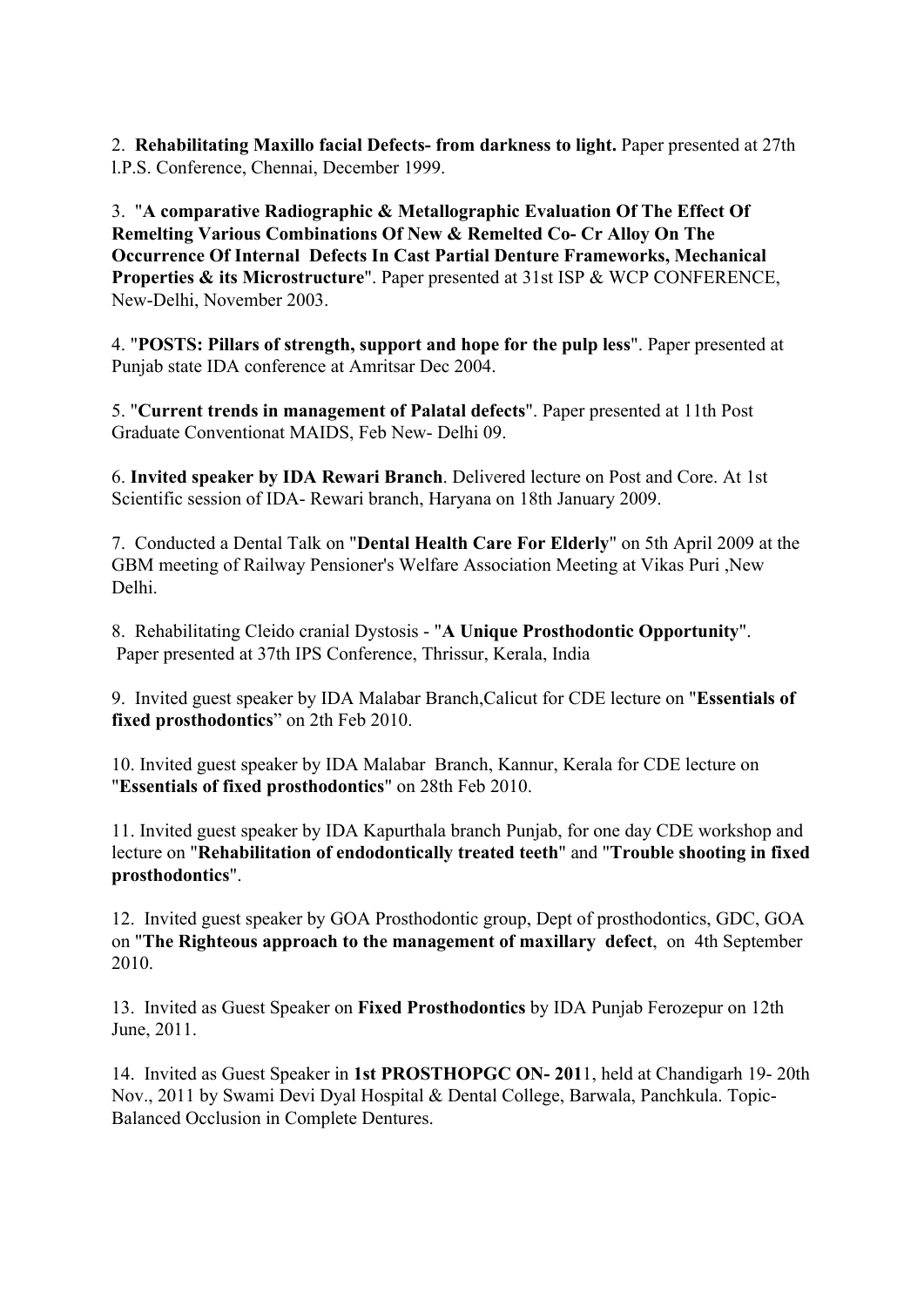15. Lectured on **Auricular Prosthesis** as invited guest faculty by Pierre Fauchard Academy India Section & Modern Dental College, Indore, M.P., India

16. Lectured on Materials in **Maxillofacial Prosthesis** as invited guest faculty by Pierre Fauchard academy India Section & B. K. Koirala College & Dental Hospital, Dharan, Nepal.

17. Invited to conduct Pre conference course and lecture on the "**Rehabilitation of Palatal Defects- Aunique opportunity or Prosthetic dilemma**" on 17th January 2013 at the 13th NDOC LEFT ON CONFERENCE at NAGPUR.

18. Invited as **National Guest Speaker by 41st Indian Prosthodontic Society National Conference**, Ahmedabad, Gujarat, fort in talk on **Metal Ceramic vs. Zirconia Unraveling Evidence & Shifting** held at Ahmedabad from 13th-17th November 2013.

19. Invited as **Keynote Speaker at Indian Dental Student Conference 2013** held at l.T.S.-CDSR, Murad Nagar from 23rd- 24th November 2014, **Topic- Integrated Implantology- from getting started to developing excellence.**

20. Invited as Guest Speaker on"**Prosthetic Management of Cleft Lip and Palate**" at M. A. Rangoonwala College of Dental Sciences & Research Centre, Pune, 18th Feb 2014.

23. Invited as Guest Speaker on "**Indian Perspective in Rehabilitation of Intraoral Defects**" at, Pune, 9th March 2014 by enhance Head and Neck Rehabilitation LLP.

24. Invited as Guest Speaker on"**Essentials of Treatment Planning in Implantology-Integrating Science , Systems & Skills**" at CDE Programme organised by IDA South West Delhi Branch & Leader Italia on 18th May 2014, Delhi.

25. Presented a paper titled "**Anterior Esthetics- Guidelines for Predictable Screen**" in Annual FDI Conference 2014 held at Greater Noida from 11th- 14th Sept 2014.

26. Invited as National Guest Speaker by 42nd Indian Prosthodontic Society National Conference, for Guest Lecture on Zirconia held at Chandigarh from 6th- 9th November 2014.

27. Invited as Keynote Speaker by 17th IPS PG Convention 2015, for Guest Lecture on" **io Commandment in Rehabilitation of Maxillary Defects-A Twin Talk**" held at Nagpur from 10th- 12th July 2015.

28. Invited as Speaker by Dental College Aligarh Muslim University, for delivering a Lecture on "Essential **of Diagnosis & Treatment Planning in Implantology**" on 29th September 2015.

29. Invited as Speaker by Dental College Aligarh Muslim University at International conference on Prosthodontics 9-10<sup>th</sup> Dec 2017

30. Invited By IDA EAST DELHI BRANCH for delivering a lecture **on " Impressions in crown and bridge and veneers"** on 27.01.2019 at Delhi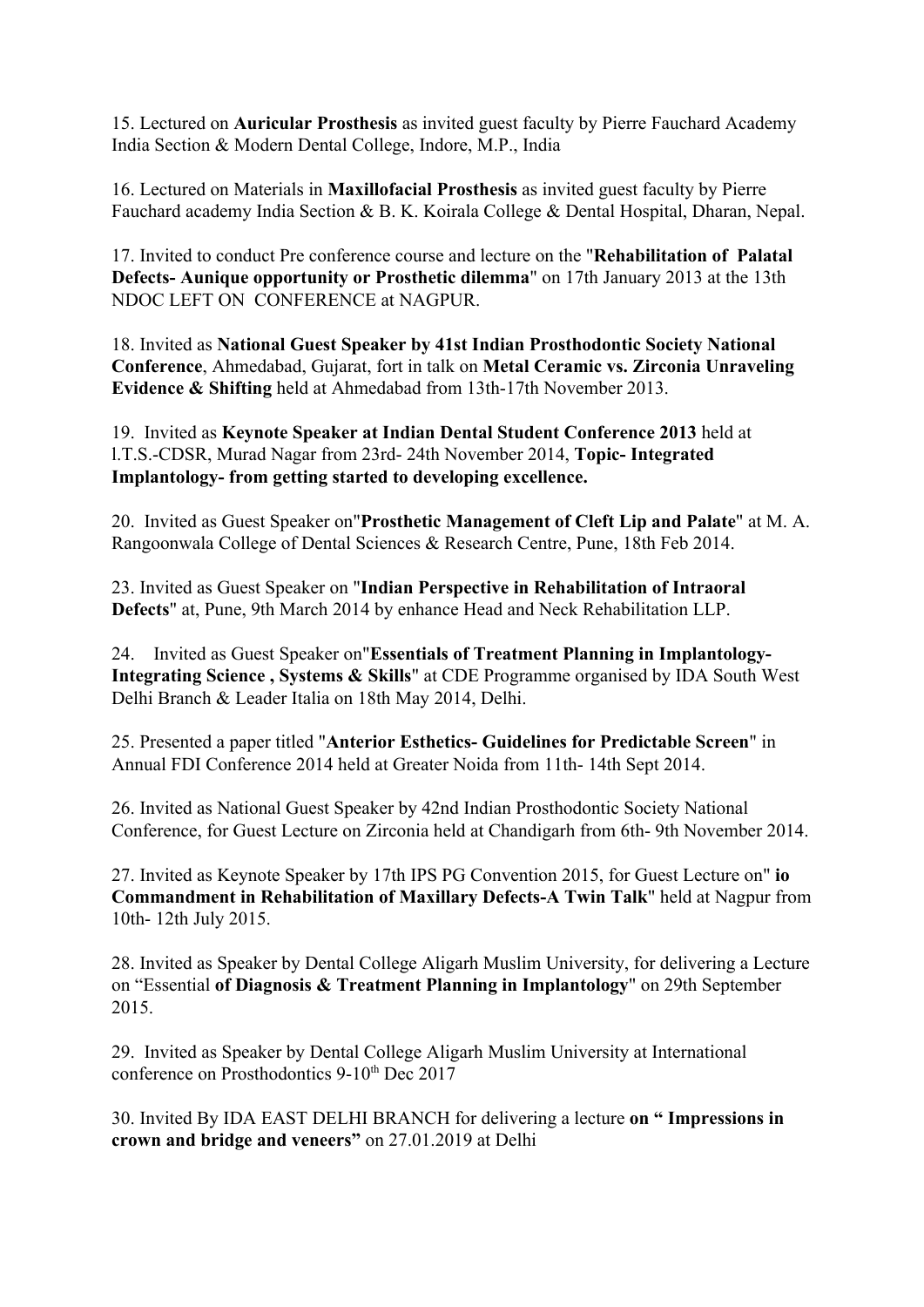## **HANDS ON COURSES CONDUCTED**

1. Invited by the 36th IPS Pre-Conference Committee to conduct a One Full day Didactic and Hands-on Course on "**Post and Core Restorations**" at Dayanand Sagar Dental College, Bangalore On 4th Nov 2008.

2. Invited by the 37th IPS Pre-Conference Committee to conduct a One Full day Didactic and Hands- on Course on "**Management of Maxillary Defects- a comprehensive multi disciplinary approach**" at Thrissur, Kerala, INDIA On 4th Nov 2009.

3. Invited by the 3rd Goa Prosthodontic Society, Dept of prosthodontics, Goa Dental College on 5th September 2010 to conduct Hands on workshop on "**Naso- alveolar moulding**".

4. Invited by the 38th IPS Conference, Indore, and 12-14th November 2010 to conduct the pre conference course on "**Implant Overdenture Prosthesis**".

5. Invited by the 13th IPS PG Convention, Lucknow, 24th-26th June 2011 to conduct the pre convention hands- on course on "**Overdenture Prosthesis**".

6. Conducted a comprehensive workshop on "**Maxillofacial Prosthodontics**" on 3rd- 4th May, 2012 in association with Modern Dental College & Research Center, Indore.

7. Conducted One day Induction Program in"**Oral Implantology**" with hands on Neo Biotech Implants, organized by Lifecare Academy of Continuing Education, Mumbai, India and Dental Clinical Excellence study group at New Delhi, in Feb 2012.

8. Conducted a comprehensive workshop on "**Maxillofacial Prosthodontics**" on 24th-25th Aug, 2012 in association with B.K. Koirala College & Dental Hospital, Dharan, Nepal.

9. Conducted "**Oral Implantology**" Quick start clinical programme with hands in association with Leader Italia implant system and Dental Clinical Excellence study group on 6th January 2013 at New Delhi, India.

10. Conducted hands on Pre clinical Conference Workshop on" **Rehabilitation of Cleft lip and Palate- An Inter-disciplinary Approach**" at 15th IPS PG Convention 2013, I.T.S.- CDSR, Murad Nagar, Ghaziabad.

11. Moderator for Panel discussion "**Never Vistas in Inter disciplinary Dentistry**" held at International Conference of Dental Specialities 9th-10th May 2014, I.T.S- CDSR, Murad Nagar, Ghaziabad.

12. Organized **Free Denture Camp** on behalf of Department of prosthodontics , ITS-CDSR on 20.03.2015 on the occasion of **world oral health day IDA**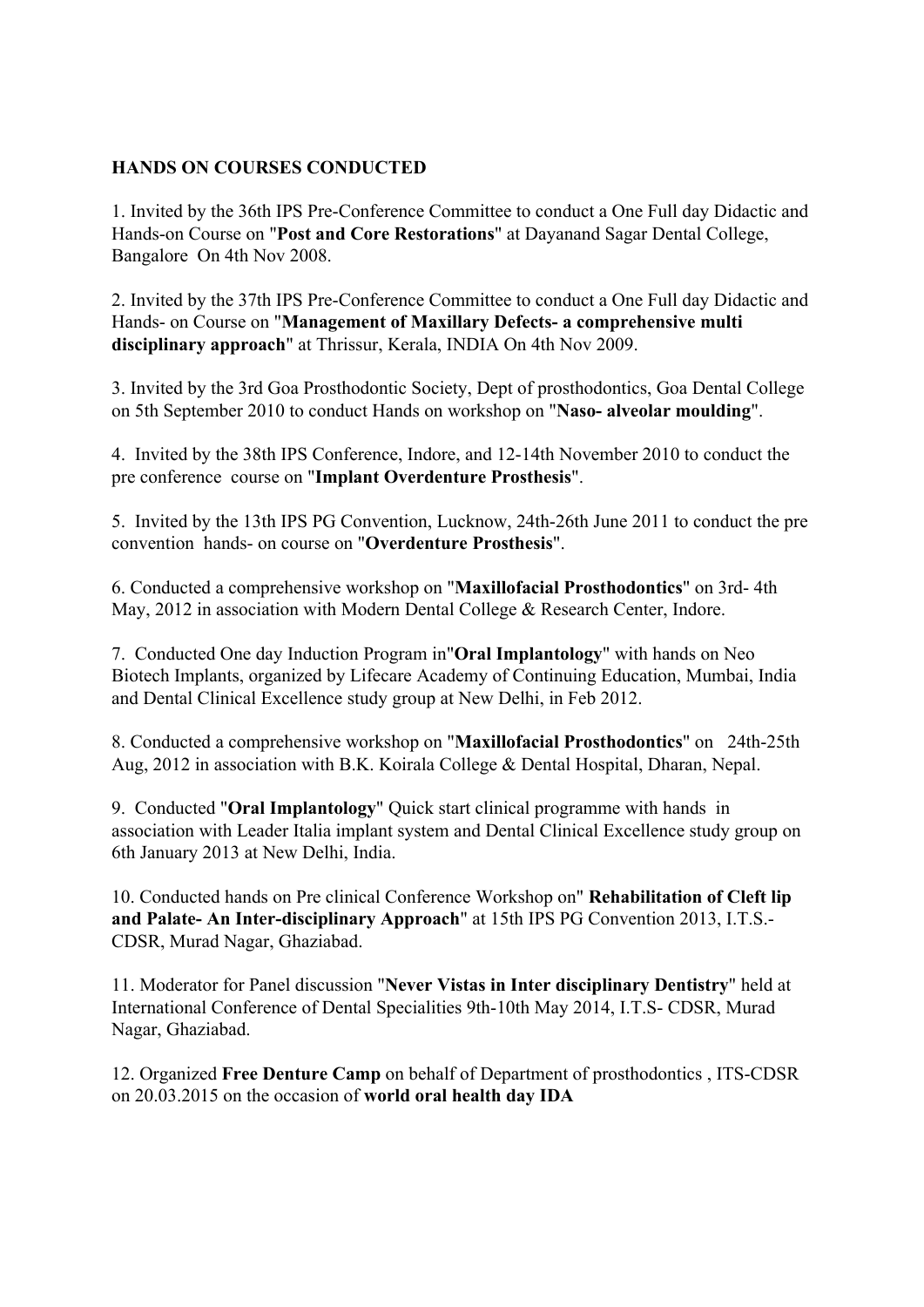## **PUBLICATIONS**

1. Gupta S, Mehta AS. **Esthetic Removable Partial Denture- A step towards achieving realism**. JIPS 2001;1(4):25-8

2. Gupta S, Mehta AS. **Prosthetic considerations in rehabilitation of maxillofacial defects**. Dental dialogue Journal MSB/ IDA 2001; Dec(4):108-11.

3. Gupta S, Mehta A S. **Rehabilitating maxillofacial defects- from darkness to light.** JIPS 2002:2(1):36-9.

4. Gupta S. **Restoration of endodontically treated teeth: myths, concepts and clinical guidelines**- a review JIDA 2007;1(12):212-6.

5. Gupta S, Shah F. **Prosthetic management of severe atrophic maxillae: Treatment options- a case report.** JIDA 2008 ;2 (9):271-3.

6. Parkash H,Gupta S,Nagpal A. **Rehabilitation of worn out dentition using CAD/ CAM zirconia crowns**. A case report. Dental World 2010;10(3):1-6.

7. Jain S, Makkar S, Gupta S, Bhargava A. **Prosthetic rehabilitation of ocular defect using digital photography- A Case Report.** JIPS 2010;10(3):190-3

8. Gupta S, Bhargava A, Nagpal A, Singh V, Arora S. **Perfecting Complete Denture Occlusion Using Digital Contact Analyser- A Case Report**. JIDA 2011;5(10):1081-4.

9. Bhargava A, Gupta S, Nagpal A, Kumar M, Chopra B. **Innovative Approach to Bilateral Maxillary Under cuts Using Resilient Soft Liners- A Case Report**. JIDA 2011;12(5):1211-5

10. Popli S, Parkash H, Bhargava A, Gupta S, Bablani D, Kar AK. **A two piece section alinterim obturator : A clinical report.** J Prosthodont Apr 2012:1-4

11. Kumar P, Bhargava A, Gupta S, Makkar S. **An Innovative Method to Anchor Mandibular Overdenture by OT Cap semi precision attachment: A Clinical Report**: IJ HAS 2012; 01(1); 25-28.

12. Gupta S, Mehta AS. **The effect of remelting various combinations of new and used cobalt chromium alloy on the mechanical properties** and micro structure of the alloy: Indian J dent Res 2012;23:341-7.

13. Kumar P, Parkash H, Bhargava A, Gupta S Bagga DK. **Reliability of Anatomic Reference Planes in Establishing the Occlusal Plane in Different Jaw Relationships**:A Cephalometric Study, Published Online in JIPS.

14. Mehra P, Bhargava A,Gupta S,Vaidya S, Agarwal, **Cone Beam CT Based Treatment Planning for Implant Retained Mandibular Overdenture using 3D Interactive Software**: Journal of Dental Specialities,2013,01(1); 67-71.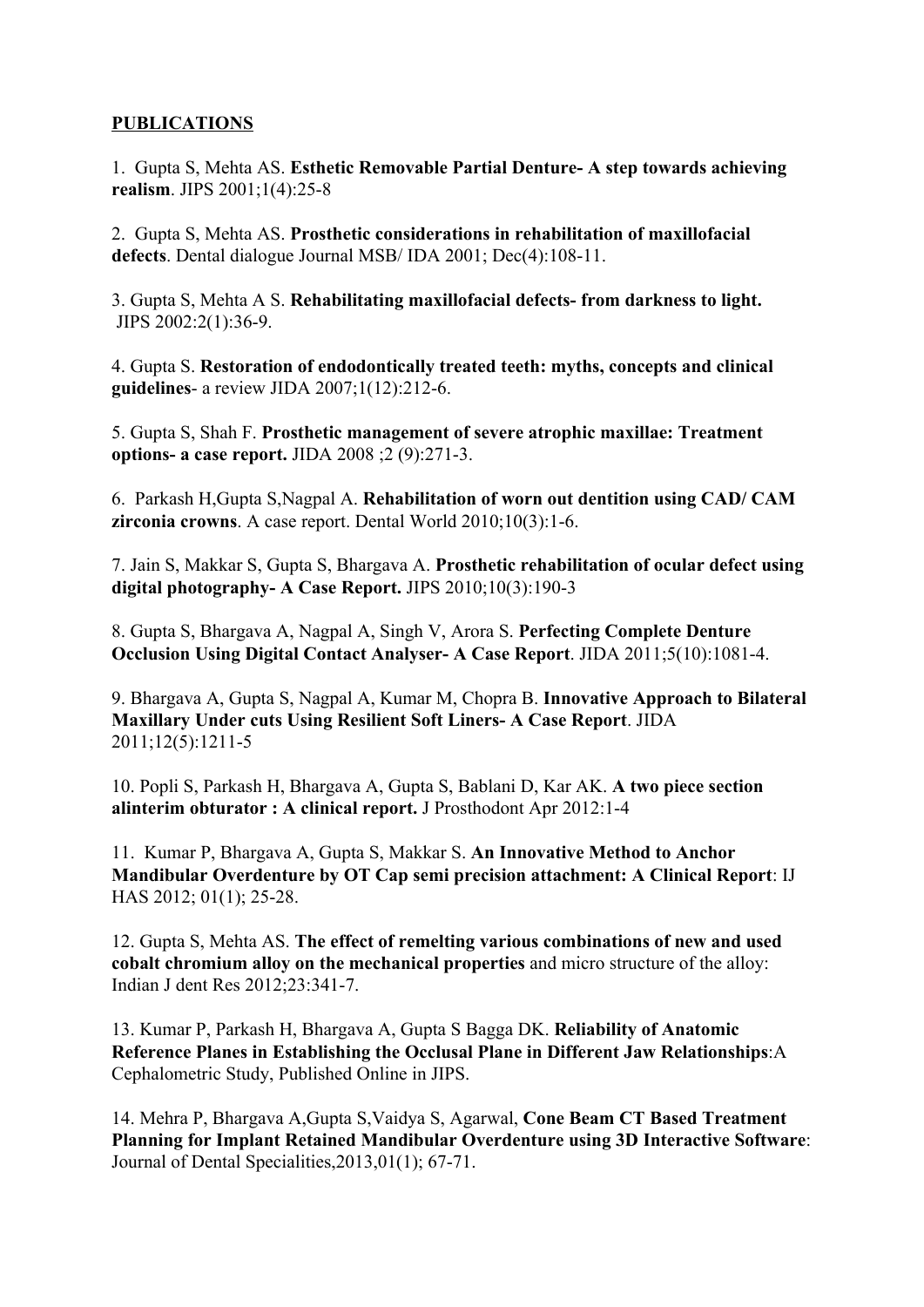15. Gupta S, Bhargava A, Vashishth R, Makkar S, **Simple Solution To Socket Preservation- The "Colla Plug TM" Technique: Journal of Dental Specialities**, 2013,01(1);120-2.

16. Jain C, Bhargava A, Gupta S, Rath R, Nagpal A, Kumar P, **Spectrophotometric evaluation of the color changes of different feldspathic porcelains after exposure to commonly consumed beverages**: European Journal of Dentistry, 2013, 07(2); 172-80.

17. Gupta S, Batra P, Batra S, **Rehabilitation of Non- Syndromic Oligodontia in a Young Adult: A Case Report**, JIDA 2013,07(7);8-12.

18. Gupta S, Bhargava A, Sehgal M,Gupta RK, **Customised Ocular Prosthesis: A Case Report, Journal of Dental Specialities**, 2013, 01(2); 55-58.

19. Mehra P, Bhargava A, Gupta S, **Achieving Predictable Esthetics in Smile Design - Giving the Digital Way**, Journal of Dental Specialities, 2013, 01(2);127-28.

20. Vaidya S, Gupta S, Bhargava A, Kapoor Charu, **Surgical enucleation of Pindborg Tumor and Immediate Prosthetic Rehabilitation:A Case Report**, Journal of lndisciplinary Dentistry, 2013,03(1);25-28.

21. Mehra P, Bhargava A,Gupta S, Issar G, **Management of Prosthetic Challenges in Mandibular Implant Retained Overdenture: A Case Report**, Journal of Dental Specialities, 2014,02(1);88-92.

22. Gupta S, Bhargava A, Bansal S, Sahajwani A. SCREWONOMICS......**Way to Implant Success (A Clinical Tip) Journal of Dental Specialities**, 2014, 02(2).

23. Vaidya S, Gupta S, Bhargava A, Kapoor C. **Evaluation Of Marginal Fit Of Metal Copings Fabricated On 3 Different Marginal Designs Using Conventional And Accelerated Casting Techniques**; An In Vitro Study. Ind J Dent Research: 2014,25(5);641-7

24. Gupta S, Batra P, **Celeido Cranial Dystosis: Prosthodontic Challenges and Rehabilitation**. A Clinical Report. JICD: 2014,59 (1&2);57-59.

25. Vaidya S, Parkash H, Gupta S, Bhargava A, Kapoor C. **Two Piece Hollow Bulb Obturator For Post Surgical Partial Maxillectomy Defect In A Young Patient Revamping Lost Malar Prominence**: A Clinical Report. J. Prosthodont. 2015

26. Singh V, Gupta S, Bhargava A, Kaul Sridevi, **Marginal Accuracy of Metal Copings Produced with Different Ring Casting Techniques**: An InVitro Study, European Journal of Prosthodontics: 2015,3(2);36-41.

27.Vaidya S, **Gupta S**, Kapoor C. **Cold welding Healing Cap : a unique implant complication and its management:** Int Clin Implant Dent 2015; (2): 72-76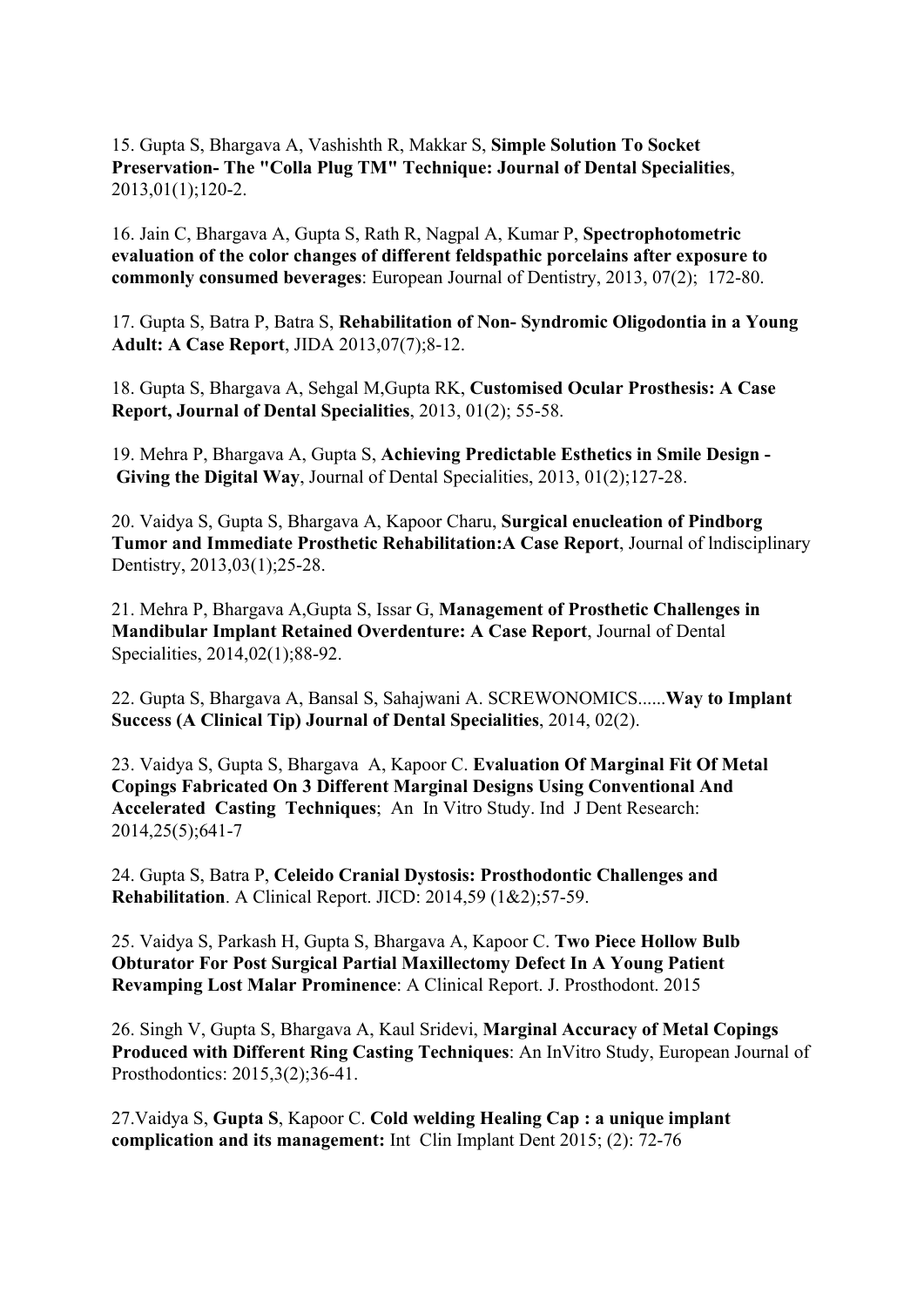28. Bhargava A, Sehgal M, **Gupta S**, mehra P. Classification system on the selection of number of implants and superstructure design on the basis of available vertical restorative space and interforaminal distance for implant supported mandibular overdenture. J Indian Prosthodont soc 2016; 16:131-5

29.Sehgal M, Bhargava A, **Gupta S**, Gupta P. shear bond strength between three different yttria- stabilized zirconia dental materials and veneering ceramic and their susceptibility to autoclave induced low temperature degradation : Int J of Biomaterials vol 2016, article ID 9658689

## **BOOK AUTHOR**

Authored a "**Textbook of Removable Partial Prosthodontics**"- First edition 2009. Published by CBS Publishers and Distributors.

## **OTHER ACHIEVEMENTS**

1. Academic Counsellor for IGNOU PGCOI Batch 2010-2013

2. Appointed as co- chairperson for scientific program on 8th world Congress for Oral Implantology and AAID Global Conference, India, 20-22th November 2010.

3. Chaired a Scientific Session at the 13th IPS PG Convention. Lucknow, 2011.

4. Completed the one- year DGI course "Curriculum Implantology" by Steinbies University, Berlin, held at Mumbai (2010-2011).

5. Scientific Convenor "15th IPS PG Convention 2013" held at l.T.S.- CDSR, Murad Nagar, on 14th-16th June, 2013.

6. Invited Chairperson for Scientific Session "41st IPS National Conference- 2013" held at Ahemdabad from 13th-17th November,2013.

- 7. Scientific Convenor "Indian Dental Student Conference- 2013" held at l.T.S.-CDSR, Murad Nagar, on 23rd-24th November, 2013.
- 8. Scientific Chairman "International Conference of Dental Specialties" held at I.T.S-CDSR, 9th-10th May 2014.
- 9. Invited Chairperson for Scientific Session "42nd IPS National Conference 2014" held at Chandigarh from 6th-9th November,2014.
- 10. Invited Chairperson for Keynote Scientific Session "28th ISDR Conference- 2015" held at I.T.S-CDSR, Murad Nagar, Ghaziabad from 20th- 22nd November, 2015.
- 11. Scientific Chairman "28th ISDR Conference-2015" held at I.T.S-CDSR, Murad Nagar, Ghaziabad from 20th- 22nd November, 2015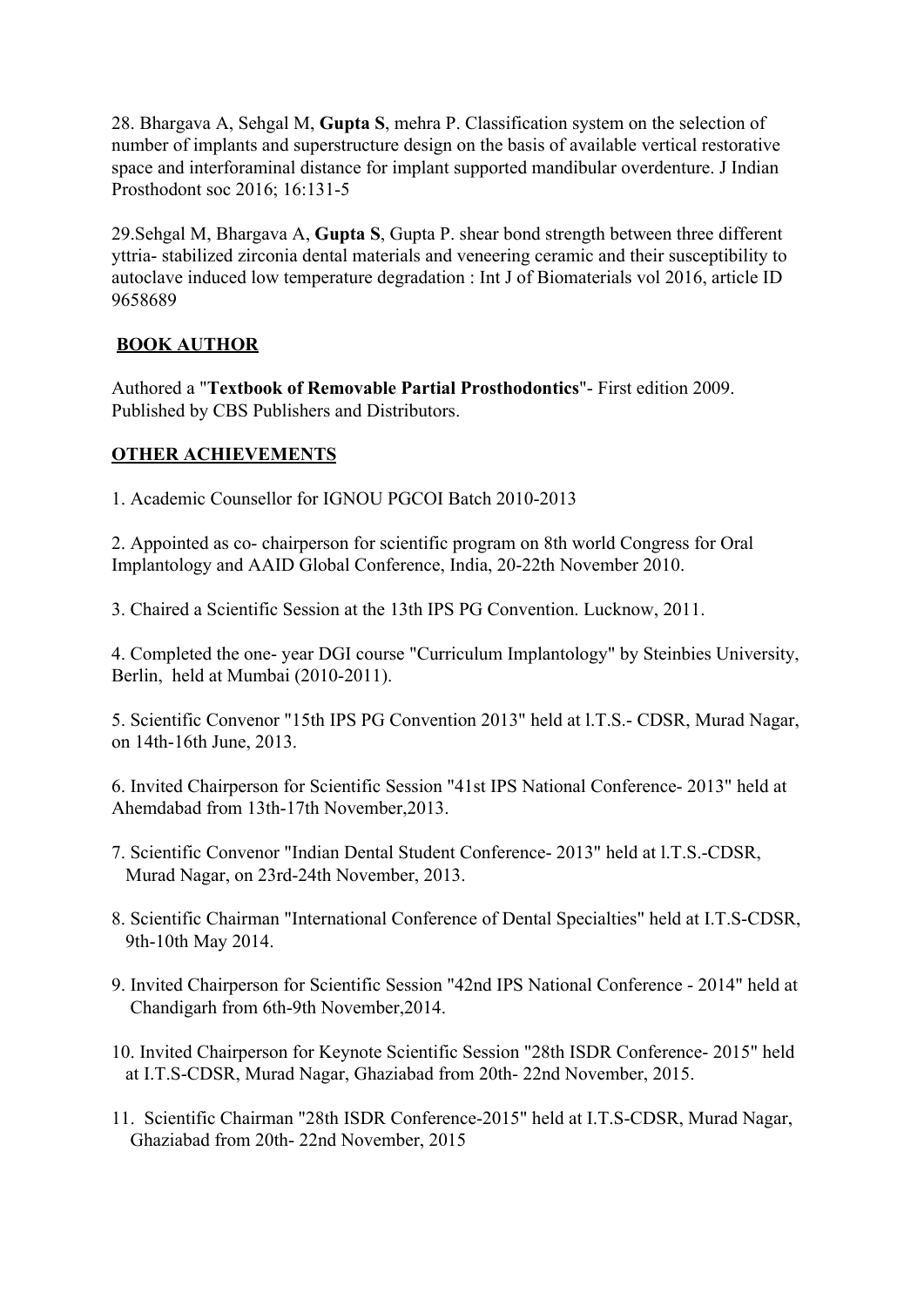12. Invited as udge for chairing free paper session at IDA NORTH DELHI CONFERENCE Held at Delhi  $15-7$ <sup>th</sup> Sep 2017

## **RESEARCH/ DISSERTATION: (ORIGINAL STUDY) PUBLISHED: IJDR 2012; 23:341-7**

A comparative Radiographic and Metallographic Evalution of the Effects of Remelting Various Combination of New and Remelted Cobalt- Chromium Alloys on the Occurrence of internal Defects in Cast Partial Dentures Frameworks, Mechanical Properties and its Microstructure, (Published in IJDR).

.

• Comparative analysis of shear bond strength between commercially available zirconia copings and veneering material as influenced by steam and thermal treatment (Artificial ageing)-An in vitro study

## **- Approved ICMR Project (Co-Guide)**

• Evaluation of Phase Transformation and Flexural Strength As Influenced by Sintering Cycles and Artificial Ageing in Zirconia (Y-Tzp)- An In Vitro Study **- Approved ICMR Project ( Principal Investigator)**

• Comparative Evaluation of Crestal Bone Levels As Influenced by Equicrestal And Supracrestal Placement of Back- Bevelled, Threaded Collar, Endosseous Implants Following Early Loading Protocol-An In Vivo Study

**- Approved ICMR Project (Principal Investigator)**

• A Comparative Evaluation of Accuracy between Implant Positions and Angulation using Vision Measuring Machine -An In Vivo Study

**- Awaiting Sanction**

## **Research/ Dissertation Topics Guided/ Co-Guided by Prof .(Dr.) Sharad Gupta**

| S <sub>NO</sub> | <b>Thesis Title Undertaken</b>                                                                                                                                                                                                              | Guide/<br>Co-Guide            | Year of<br><b>Submission</b> |
|-----------------|---------------------------------------------------------------------------------------------------------------------------------------------------------------------------------------------------------------------------------------------|-------------------------------|------------------------------|
|                 | A Cephalometric evaluation of the reliability<br>of different Anatomic reference planes in<br>Determination of Occlusal plane in Dentulous<br>and Edentulous subjects with angle's class I<br>and class II Maxilla- Mandibular relationship | Prof.(Dr.)<br>Sharad<br>Gupta | 2011                         |
| 2               | An In Vitro Study to Evaluate the Marginal<br>Integrity of Metal Copings of Three<br>Commonly used Porcelain Fused to Metal<br>Alloys using Ringless and Closed Ring Casting<br>Techniques                                                  | Prof.(Dr.)<br>Sharad<br>Gupta | 2011                         |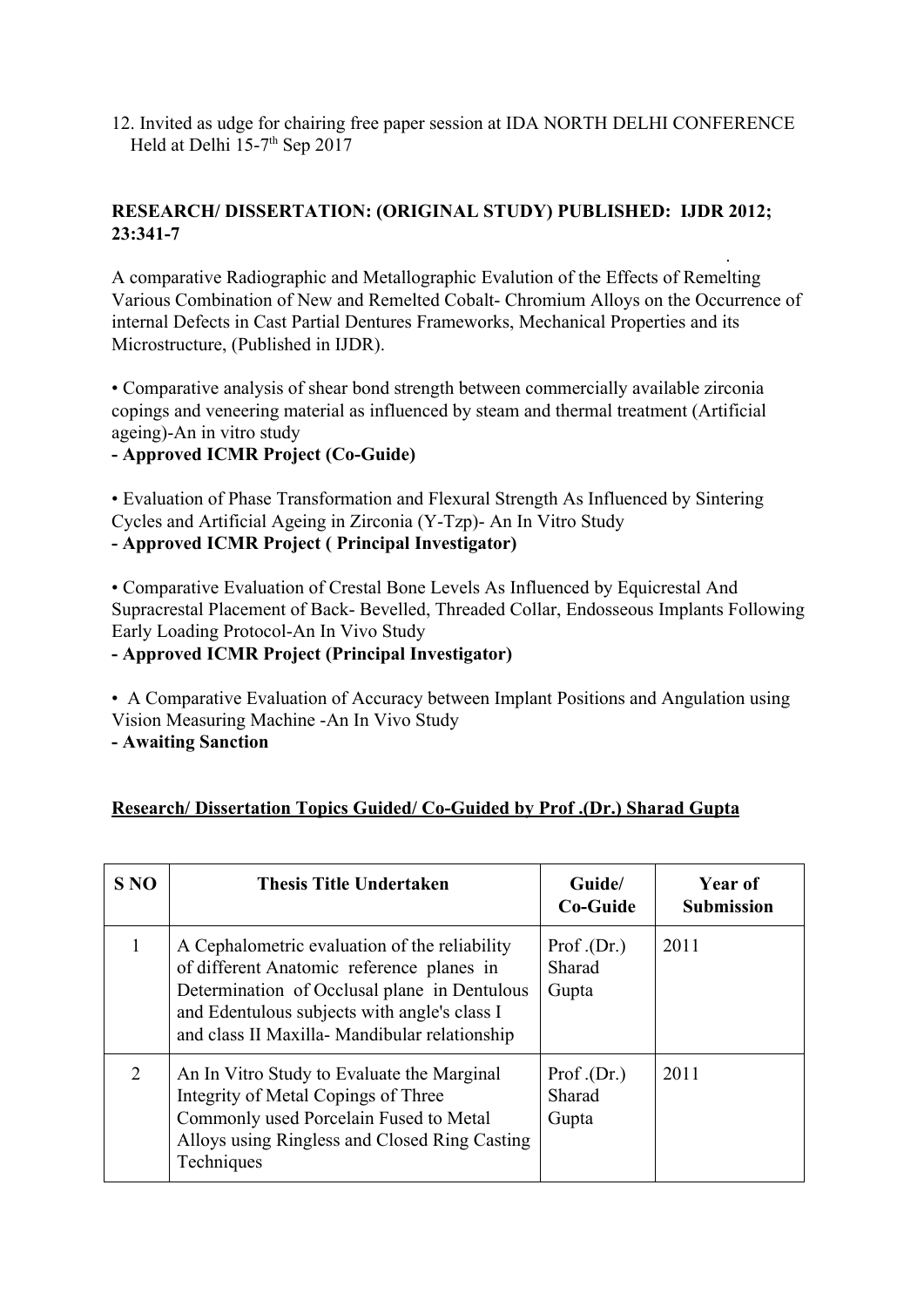| $\overline{3}$ | A clinical study to evaluate the existence of<br>golden proportion, RED proportion and golden<br>percentage from perceived mesiodistal width<br>of maxillary anterior teeth in young dentulous<br>adults                                  | Prof. $(Dr.)$<br>Sharad<br>Gupta | 2011 |
|----------------|-------------------------------------------------------------------------------------------------------------------------------------------------------------------------------------------------------------------------------------------|----------------------------------|------|
| $\overline{4}$ | Morphometric and Densitometric Analysis of<br>Mandibular Bone using Panoramic Indices<br>and Serum Markers tn Edentulous Patients                                                                                                         | Prof. $(Dr.)$<br>Sharad<br>Gupta | 2011 |
| 5              | A comparative evaluation of vertical marginal<br>accuracy of porcelain fused to metal coping,<br>pressable glass ceramic coping and ZlfCO ma<br>(CAD-CAM) coping using stereo photo<br>microscope- An in vitro study                      | Prof. $(Dr.)$<br>Sharad<br>Gupta | 2012 |
| 6              | To Compare the Dimensional Accuracy of<br>Gypsum Dies Fabricated from Metal Stock<br>Trays, Dual Arch Plastic Trays and Custom<br>Impression Trays Following Multiple Mix<br>Impression Technique- An in vitro study                      | Prof.(Dr.)<br>Sharad<br>Gupta    | 2012 |
| $\tau$         | Quantitative comparison of crestal bone loss<br>before and after placement of root form,<br>threaded collar, two piece, endosseous implant<br>by conventional loading protocol using<br>digital radiography and CBCT- An in vivo<br>study | Prof.(Dr.)<br>Sharad<br>Gupta    | 2012 |
| 8              | A comparative evaluation of shear bond<br>strength of three resin cements used for<br>bonding pressable glass ceramic cores to<br>dentine-An in vitro study                                                                               | Prof.(Dr.)<br>Sharad<br>Gupta    | 2012 |
| 9              | To Evaluate the marginal fit of metal copings<br>prepared on three different designs using<br>conventional and accelerated casting<br>techniques- An inVitro Study                                                                        | Prof.(Dr.)<br>Sharad<br>Gupta    | 2012 |
| 10             | An in vitro study to evaluate the tensile bond<br>strength between heat cure acrylic resin and<br>Co-Cr alloy following different metal<br>treatments and conditioning using two metal<br>primers.                                        | Prof.(Dr.)<br>Sharad<br>Gupta    | 2012 |
| 11             | A comparative evaluation of the effect of<br>mixing new and recast alloy in different<br>proportions on vertical marginal discrepancy<br>and shear bond strength of PFM restorations                                                      | Prof.(Dr.)<br>Sharad<br>Gupta    | 2013 |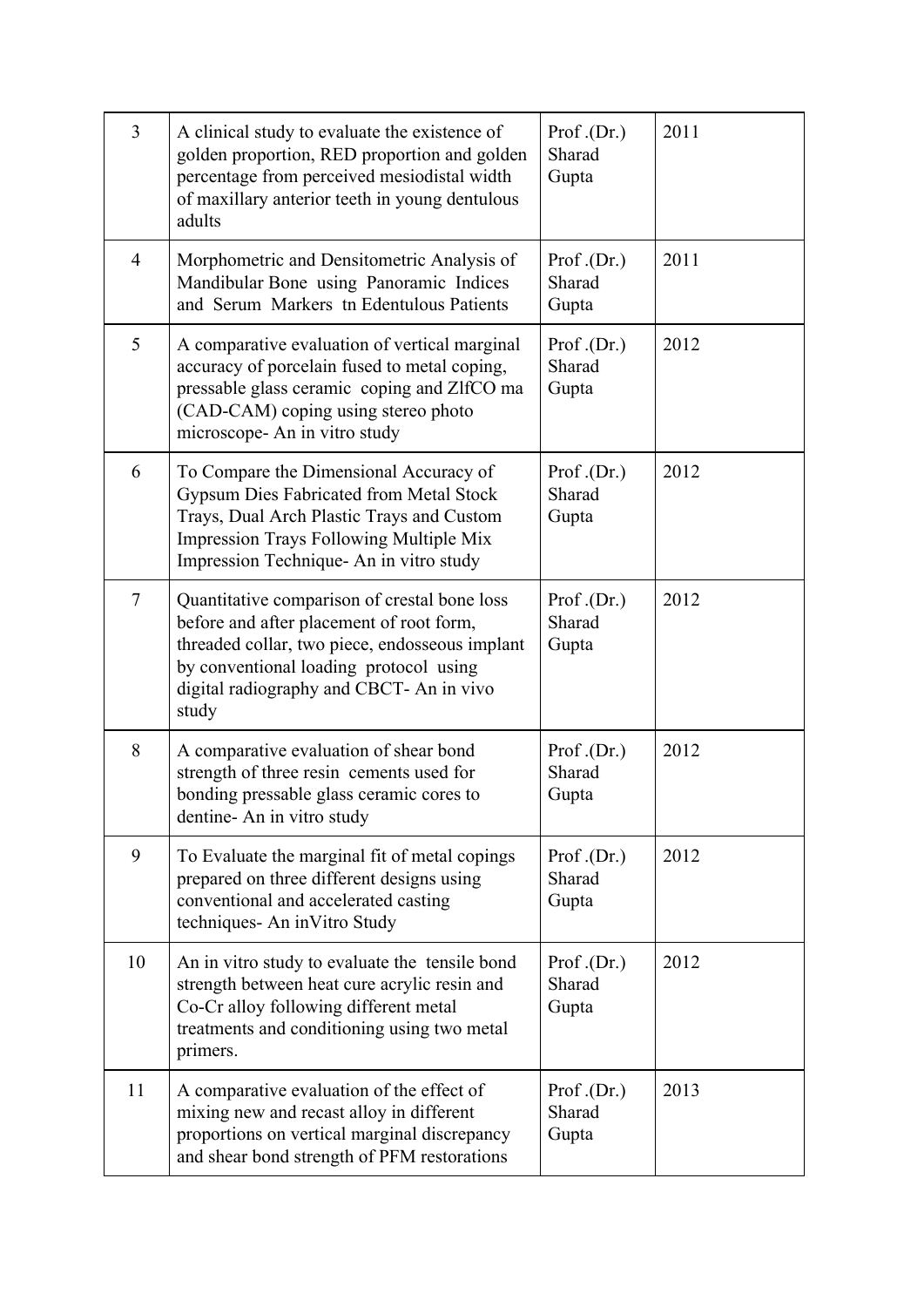|    | using stereo microscope and universal testing<br>machine- In vitro Study                                                                                                                                                                                   |                                  |      |
|----|------------------------------------------------------------------------------------------------------------------------------------------------------------------------------------------------------------------------------------------------------------|----------------------------------|------|
| 12 | An In vitro study to evaluate the influence of<br>thermocycling on shear bond strength of two<br>different zirconia systems bonded to dentin<br>using resin cements.                                                                                       | Prof.(Dr.)<br>Sharad<br>Gupta    | 2013 |
| 13 | Comparative analysis of shear bond strength<br>between commercially available zirconia<br>coping and veneering material as influenced by<br>steam and thermal treatment (artificial<br>ageing)- An in vitro study.                                         | Prof.(Dr.)<br>Sharad<br>Gupta    | 2013 |
| 14 | An in vitro study to evaluate the marginal fit of<br>metal copings fabricated on two different<br>margin designs for base metal and noble metal<br>alloys using stereo microscope.                                                                         | Prof. $(Dr.)$<br>Sharad<br>Gupta | 2013 |
| 15 | An in vitro study to evaluate the implant cast<br>accuracy using VIS! On measuring machine by<br>reproduction of three Dimensional<br>inter-implant positions with two elastomeric<br>impression materials.                                                | Prof.(Dr.)<br>Sharad<br>Gupta    | 2013 |
| 16 | An in vitro study to comparatively evaluate the<br>bond strength of two commonly available<br>permanents soft liners to a heat processed<br>denture base resin following hermocycling.                                                                     | Prof.(Dr.)<br>Sharad<br>Gupta    | 2013 |
| 17 | To evaluate the effect of conventional and<br>short sintering cycle on grain size phase<br>transformation and flexural strength of<br>Yittrium stabilized partially sintered zirconia<br>using SEM, X-ray diffractometer and universal<br>testing machine. | Prof.(Dr.)<br>Sharad<br>Gupta    | 2014 |
| 18 | A Comparative Evaluation of Shear Bond<br>Strength as Influenced by Varying Thickness<br>of Veneering Ceramic with Zirconia Core-An<br>In Vitro Study.                                                                                                     | Prof.(Dr.)<br>Sharad<br>Gupta    | 2014 |
| 19 | Influence of different internal geometric<br>configurations and cusp inclination as effecting<br>the stress distribution around implant-<br>abutment connection: A three dimensional<br>Finite Element Analysis.                                           | Prof.(Dr.)<br>Sharad<br>Gupta    | 2014 |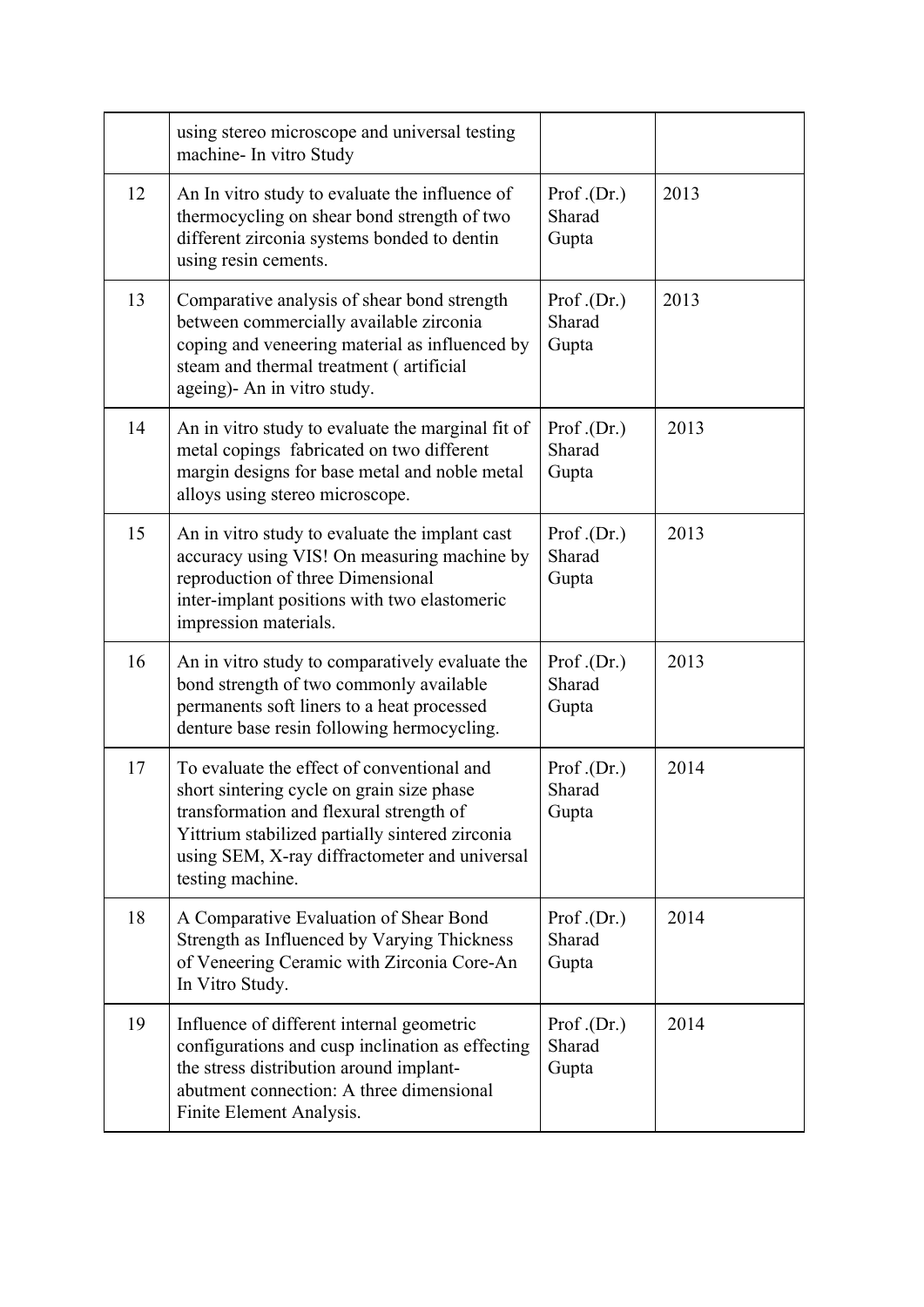| 20 | An in vitro study to evaluate the effect of<br>veneering on the translucency of yttrium<br>stabilized zirconia (YSZ) and to evaluate the<br>flexural strength as influenced by different<br>translucency                                   | Prof. $(Dr.)$<br>Sharad<br>Gupta | 2014 |
|----|--------------------------------------------------------------------------------------------------------------------------------------------------------------------------------------------------------------------------------------------|----------------------------------|------|
| 21 | Evaluation of Phase Transformation and<br>Flexural Strength As Influenced by Sintering<br>Cycles and Artificial Ageing in Zirconia<br>(Y-Tzp)- An InVitro Study                                                                            | Prof. $(Dr.)$<br>Sharad<br>Gupta | 2015 |
| 22 | Comparative evaluation of accuracy of<br>definitive implant cast obtained by splinted and<br>non-splinted impression as influenced by<br>varying implant angulations. An in vitro study                                                    | Prof. $(Dr.)$<br>Sharad<br>Gupta | 2015 |
| 23 | Comparative Evaluation of Crestal Bone<br>Levels As Influenced by Equicrestal And<br>Supracrestal Placement of Back-Bevelled,<br>Threaded Collar, Endosseous Implants<br>Following Early Loading                                           | Prof. $(Dr.)$<br>Sharad<br>Gupta | 2015 |
| 24 | A Comparative Evaluation Of Zirconia Core<br>And Veneering Ceramic Bond Strength As<br>Influenced By Varying Finish Line<br><b>Configuration Using Universal Testing</b><br>Machine And Scanning Electron Microscope-<br>An in Vitro Study | Prof. $(Dr.)$<br>Sharad<br>Gupta | 2015 |

## **APPOINTMENT AS DCI INSPECTOR**

Has been appointed as **Dental Council of India Inspector for BDS, MDS and Dental Mechanic courses** on numerous occasions.

## **MEMBERSHIPS**

- Member of Indian Society of Prosthodontist: OL-0581
- Member of Dental Practitioner Forum of India: M-175
- Member of Indian Dental Association: DEL-57490
- Member of ICOI: 27225
- Member of ISMR: Since 2014
- Member of BNI, Sanskriti Chapter, Gurgaon.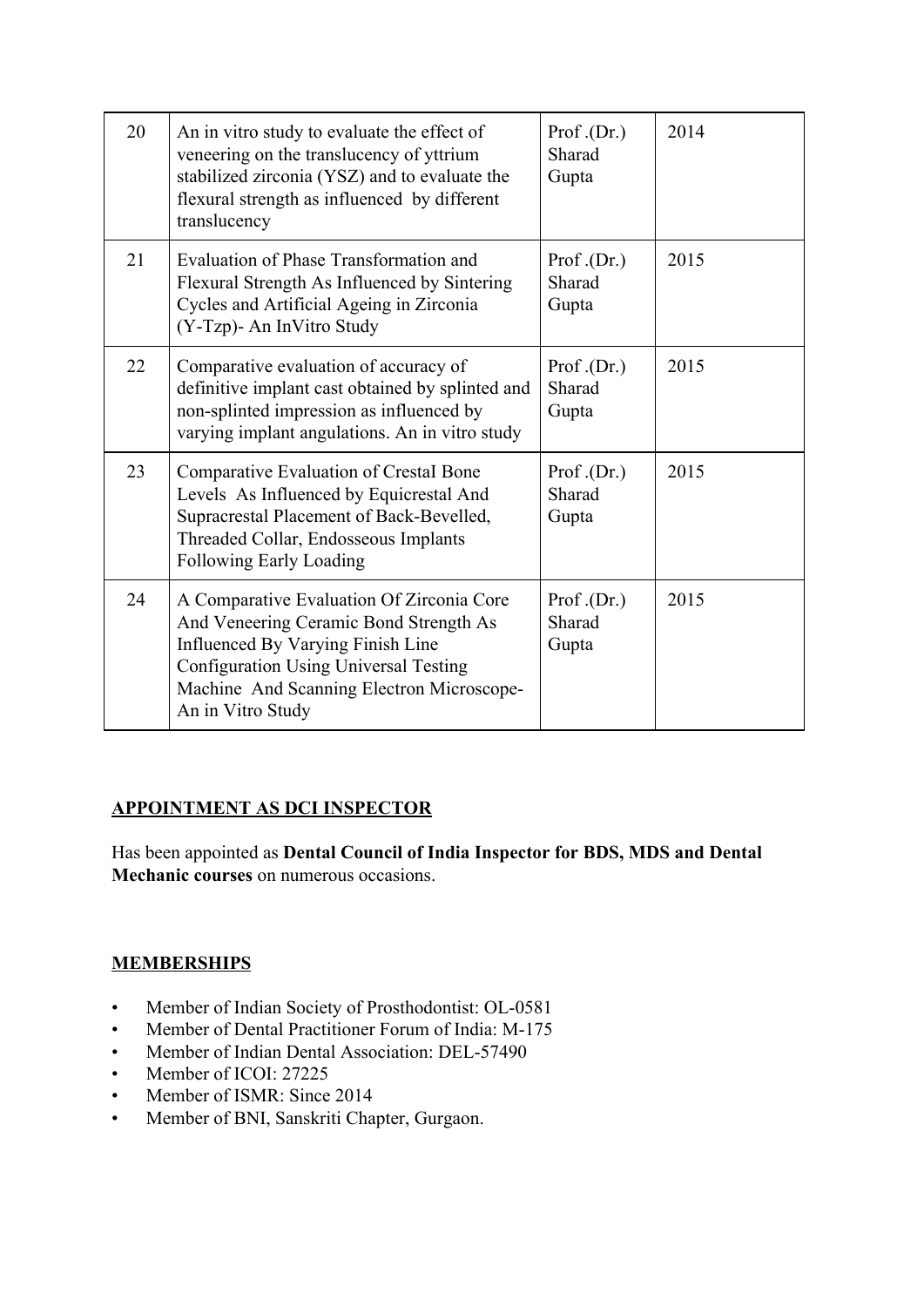## **AWARDS/ HONORS /FELLOWSHIPS**

1. FICD: **Fellowship of International College of Dentist (U.S.A)** on 25th April 2010 by India, Nepal and Sri lanka section.

- 2. FICOI: **Fellowship from the International Congress of Oral Implantologists**, 2011.
- 3. FAAMP: **Fellow affiliate of American Academy of Maxillofacial Prosthetics**, 2011.
- 4. DICOI: **Awarded Diplomat of International Congress of Oral Implantologist** at the 3rd ICOI South Asia Implant Symposium held at Hyderabad in July 2014.
- 5. **DIGITAL DENTAL INTERNATIONAL FELLOWSHIP** Awarded on 19.08.2017 at 2nd Digital Dental International conference held at Manekshaw , New Delhi
- 6. **Awarded Dr. C S Raman Runners Up trophy on behalf of President IDA SOUTHWEST DELHI BRANCH** for Scientific activity 2014-2015 , 20.02.2016, Delhi

## **IMPLANT EDUCATION**

Completed **German Association of Oral Implantology (DGI)** advance done year Implantology program titled "Curriculum Implantology" from Steinbeis University, German yat Mumbai, India organized by Life Care Academy of Continuing Education ,Mumbai, Indian August 2011.

## **PROGRAMME CO-ORDINATOR**

**Academic Counsellor and faculty of PG COI** certificate course in Oral Implantology by Indira Gandhi National Open University (IGNOU) and **approved by Dental Council of India**, from 2010-2013.

**Course Faculty of Implant Course organised by COI** (Centre of Oral Implantology), l.T.S-CDSR, since 2013.

**Research Lab Coordinator**, l.T.S-CDSR.

## **RECOMMENDATIONS**

1. Received **Recommendation by Dr. R.C. Prasad ,Professor, Department of Metallurgical Engineering and Material Science,IIT Bombay**, for Persuasion of higher studies in 2003.

2. Received **Recommendation by Dr. Sabita M. Ram, Professor and Head of Department Dr. D.Y. Patil Dental College and Hospital**, Navi Mumbai for consideration towards admission to the Fellowship Program in Maxillofacial Prosthodontics under the